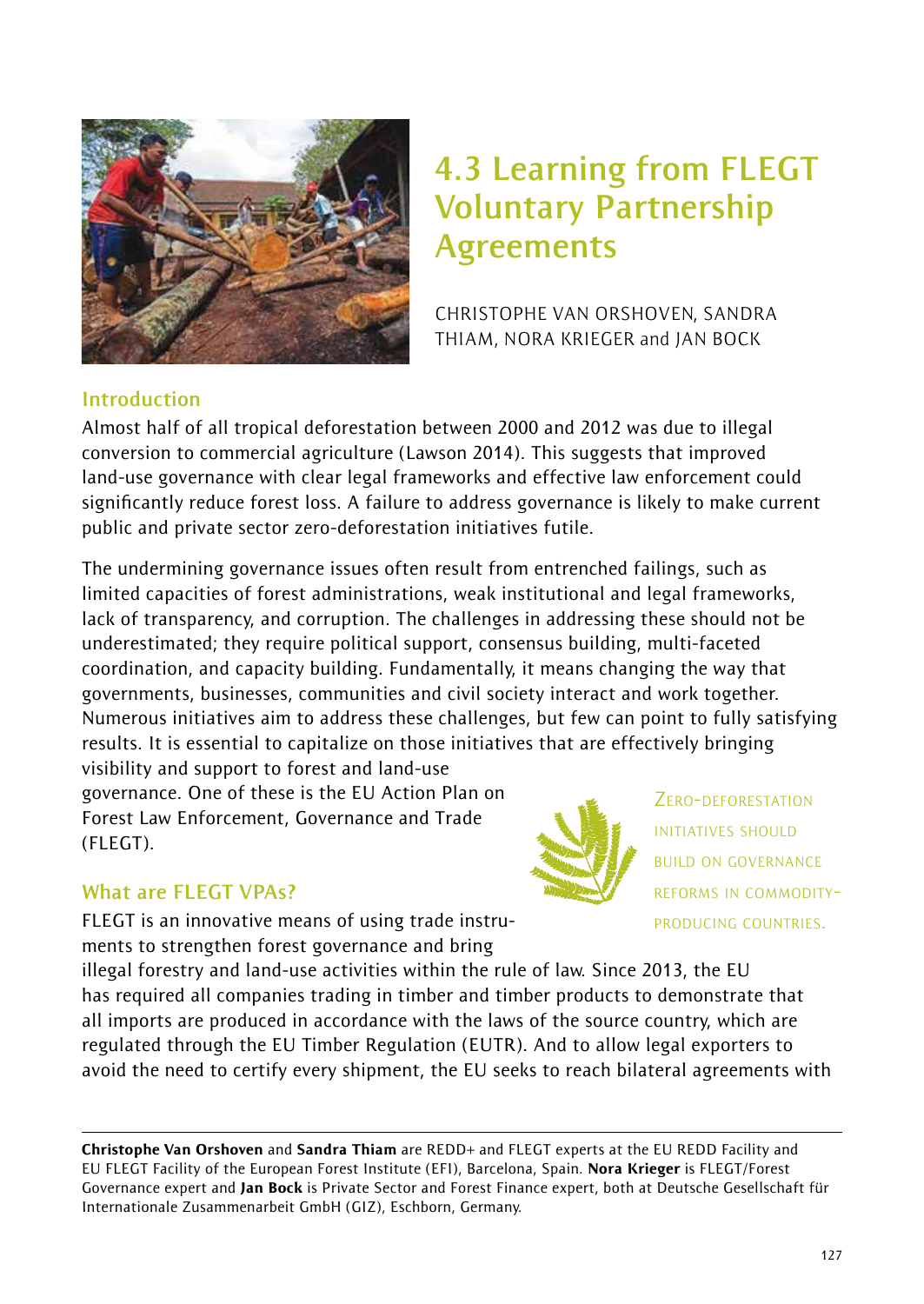timber-producing countries to improve law enforcement and effectiveness in forest governance and ensure legal compliance at the national level.

This is done through FLEGT Voluntary Partnership Agreements (VPAs). These bilateral trade treaties support efforts by timber-producing countries to combat illegal logging and strengthen trade in legal timber in the EU market. VPAs are a market mechanism designed to foster improved forest governance by opening up sector decision-making to national stakeholders interested in 1) clarifying rights, laws and regulations; 2) strengthening the enforcement of forest, environment, social and trade regulations; and 3) improving transparency, monitoring and accountability.

At the heart of each VPA is a timber legality assurance system (TLAS), which verifies that timber products are produced, managed, transported and transformed in conformity with national laws. Once timber products are verified as legal, partner countries can issue FLEGT licences to those products destined for EU markets. Once a VPA partner country begins FLEGT licensing, the EU will accept timber products from that country only if the products have a FLEGT licence. The VPA process enables national governments, private sector and civil society representatives to reach consensus on how to promote legal forestry activities that support economic, social and environmental goals. See Figure 1.





Source: EU FLEGT Facility (EFI). Note: Once a country has a VPA with the EU, shipments no longer have to be individually verified.

# **Comparing approaches**

To be effective, efficient and sustainable, the implementation of zero-deforestation commitments in commodity-producing countries requires approaches that go beyond the supply chain. Appropriate institutional and legal frameworks are needed to ensure the right conditions for zero-deforestation production, and to avoid leakage; i.e., shifting deforestation to other actors or areas, rather than eliminating it. FLEGT VPAs are national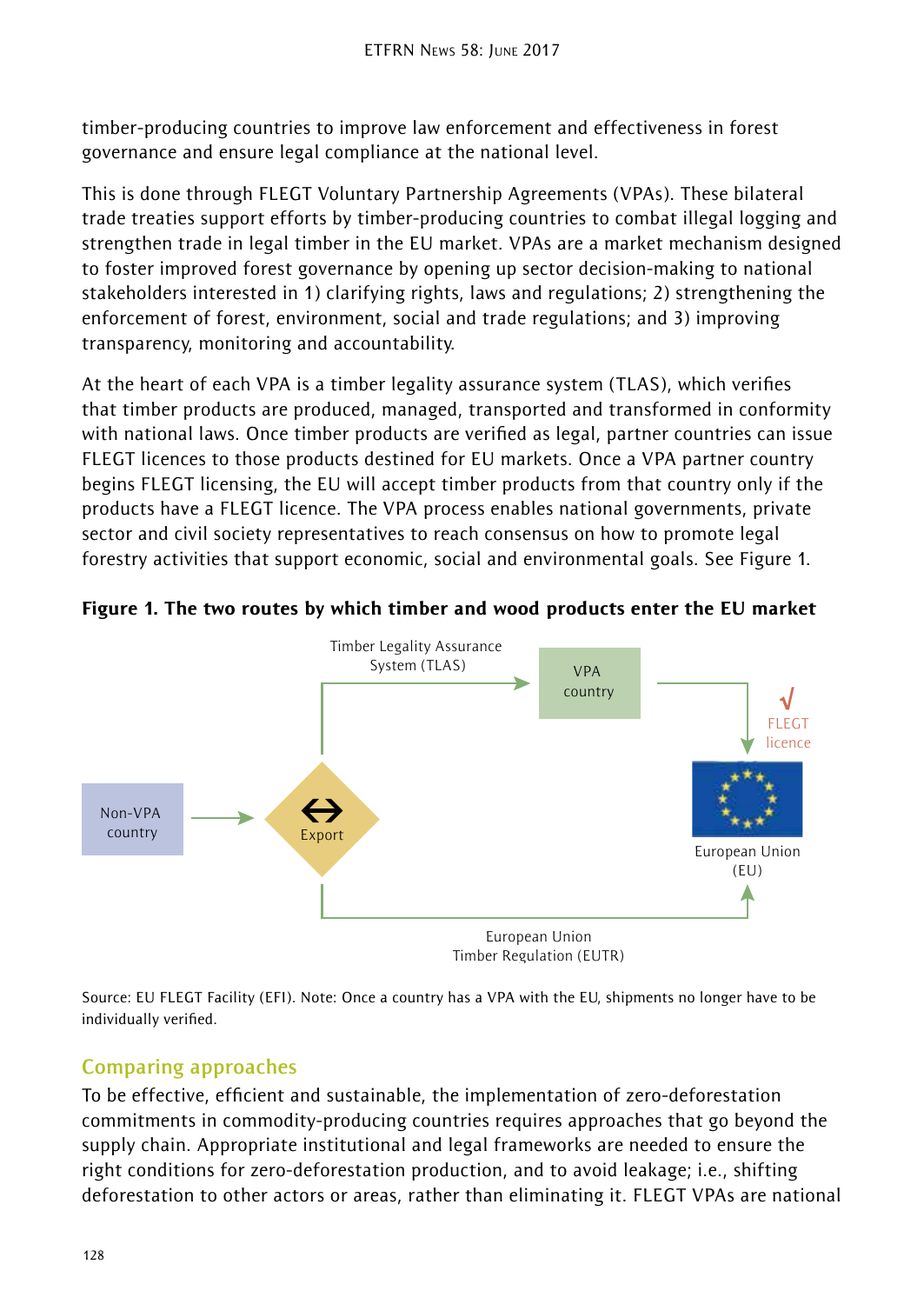approaches that aim to raise the bar for the whole timber sector and use trade as a lever to address forest governance challenges. Interesting comparisons can be drawn between the EU FLEGT Action Plan and emerging zero-deforestation supply chain approaches (Table 1).

#### **Market access driving governance reforms in Vietnam**

Commodity production and trade are determined in part by consumer behaviour, retailer and trader procurement, and consuming country regulations. The quest for market access provides a strong incentive for producers to comply with demand-side requirements, including environmental, social and governance criteria. This motivated Vietnam to begin the VPA process and embark on various forest governance reforms to ensure access to the European wood products market.

Vietnam is a global market participant and is primarily a wood-processing country. It sources timber products from more than 80 countries and exports to all major economies. Its timber industry supports more than 300,000 jobs and 3,400 enterprises; in 2014 the timber trade between Vietnam and the EU was worth US\$705 million. The aim of expanding exports to the EU, increasing access to other markets (such as the USA and Japan), and avoiding decline in market share due to international competition led Vietnam to formally enter the VPA process in 2010. Six years of negotiation followed, with changing contexts bringing additional arguments for advancing the process. In 2013, the EUTR came into force, and FLEGT licensing from Indonesia in 2016 may have further speeded up the negotiation process. In November 2016, Vietnam and the EU reached agreement in principle on the VPA and it is expected to be signed in 2017.

As this case shows, the EU FLEGT Action Plan uses the leverage of EU market access to promote supply-side action on legal timber in producing/exporting countries. Vietnam's commitments will also influence upstream supplier countries, since imported timber and timber products that will eventually be transformed in Vietnam and exported to the EU also require proof of legality. The EU FLEGT Action Plan is based on the understanding that both the demand and supply sides need to be addressed to meet major environmental challenges, and that efforts are required throughout the whole value chain. Particularly important is the need to put in place support and incentives to improve the governance of land-use and supply chains in order to control illegalities and deforestation.

# **Clarifying definitions and frameworks in Indonesia**

Several public and private actors are announcing zero-deforestation commitments, using an increasing number of different definitions. To know where and how to source products according to local priorities, risks and governance challenges, however, requires a common understanding of terms. In Indonesia, the VPA stakeholders agreed on a definition of legal timber, clarified the legal framework relating to timber production, and identified how to address imprecise and inconsistent legal requirements and institutional arrangements. This collective action triggered a major reform, increasing independent oversight of the entire forest sector by professional auditors and civil society, clarifying roles and responsibilities, and improving accountability.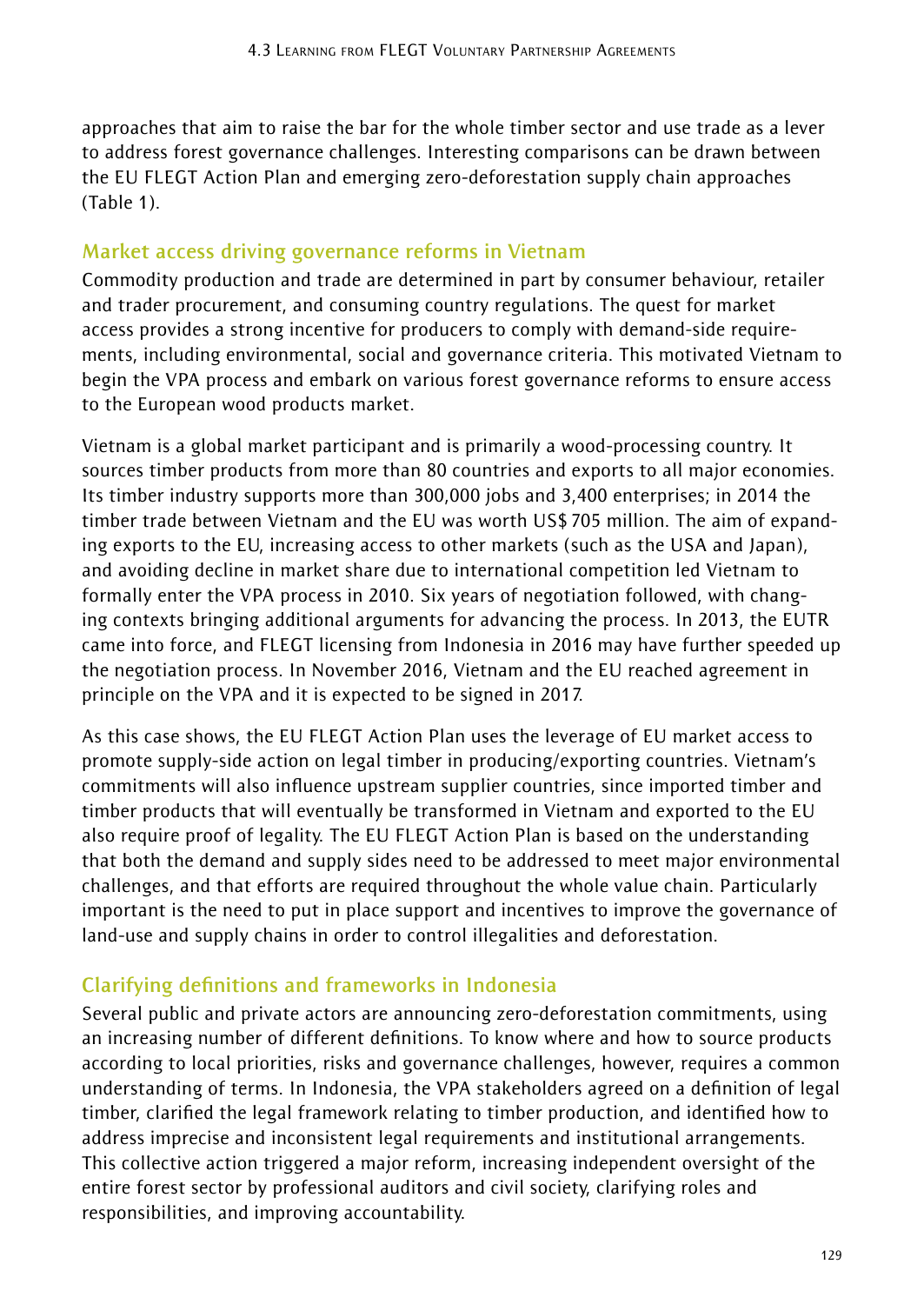| <b>EU FLEGT Action Plan and VPAs</b>                                                                                                                                                                                                                                                                                                                                                                                          | Zero-deforestation supply chain approaches                                                                                                                                                                                                                                                                                                           |
|-------------------------------------------------------------------------------------------------------------------------------------------------------------------------------------------------------------------------------------------------------------------------------------------------------------------------------------------------------------------------------------------------------------------------------|------------------------------------------------------------------------------------------------------------------------------------------------------------------------------------------------------------------------------------------------------------------------------------------------------------------------------------------------------|
| Origin                                                                                                                                                                                                                                                                                                                                                                                                                        |                                                                                                                                                                                                                                                                                                                                                      |
| • Government efforts to devise a solution to<br>poor forest governance and illegality; e.g.,<br>through G8 and regional FLEG initiatives<br>. Increased consumer awareness of the<br>link between illegality and tropical forest<br>destruction<br>. Private-sector demand to eliminate unfair<br>competition<br>• Consumer countries' acknowledgement of<br>their responsibility                                             | • Driven by the private sector in response to<br>environmental campaigns, climate change<br>and growing corporate social responsibility<br>commitments<br>• The New York Declaration on Forests (2014)<br>and the Amsterdam Declaration (2015),<br>demonstrating an increasing level of private-<br>and public-sector engagement                     |
| Mechanism and nature of commitments                                                                                                                                                                                                                                                                                                                                                                                           |                                                                                                                                                                                                                                                                                                                                                      |
| · Demand-side measures (e.g., EUTR) and<br>supply-side measures (e.g., VPAs)<br>. The EUTR prohibits placing illegally harvested<br>timber products on the EU market, requiring<br>operator due diligence<br>. VPAs between the EU and timber-producing<br>governments, implemented at the national<br>level, that define legal timber, a timber<br>legality assurance system (TLAS) and<br>modalities for independent audits | • Voluntary commitments<br>• Great variety in definitions, timelines, level of<br>accountability and means of implementation<br>(e.g., certification, individual company<br>commitments, partnership approaches)<br>• Mostly supply chain initiatives, although<br>some initiatives couple supply chain<br>approaches with jurisdictional approaches |
| <b>Focus</b>                                                                                                                                                                                                                                                                                                                                                                                                                  |                                                                                                                                                                                                                                                                                                                                                      |
| • Legal production of timber products, with<br>requirements differing from one country to<br>another depending on the national context,<br>legal framework and stakeholder dynamics<br>• Underlying governance issues - not directly<br>concerned with deforestation or forest<br>conversion                                                                                                                                  | • Reducing or eliminating deforestation from<br>supply chains<br>• Various definitions and approaches used<br>(e.g., zero gross vs. net deforestation, zero<br>illegal deforestation, high conservation value<br>(HCV) approaches)                                                                                                                   |
| Scope                                                                                                                                                                                                                                                                                                                                                                                                                         |                                                                                                                                                                                                                                                                                                                                                      |
| · Timber and timber products (specifics defined<br>for each country)                                                                                                                                                                                                                                                                                                                                                          | . The main globally traded forest-risk<br>commodities (palm oil, soy, beef, pulp and<br>paper, cocoa)                                                                                                                                                                                                                                                |
| Geographic focus                                                                                                                                                                                                                                                                                                                                                                                                              |                                                                                                                                                                                                                                                                                                                                                      |
| • 15 countries were negotiating or<br>implementing a VPA at the end of 2016:<br>8 in Africa, 5 in Southeast Asia, and 2 in<br>Latin America<br>• Indonesia issued the first FLEGT licences in<br>November 2016                                                                                                                                                                                                                | • Some focus on producers of palm oil,<br>timber, pulp and paper, including Indonesia,<br>Malaysia, Côte d'Ivoire; overlap with VPA<br>countries<br>• Some focus on producers of soy and beef,<br>including Brazil, Argentina, Uruguay,<br>Paraguay and Bolivia; no VPA overlap                                                                      |

# Table 1. Comparison of FLEGT VPA and supply chain approaches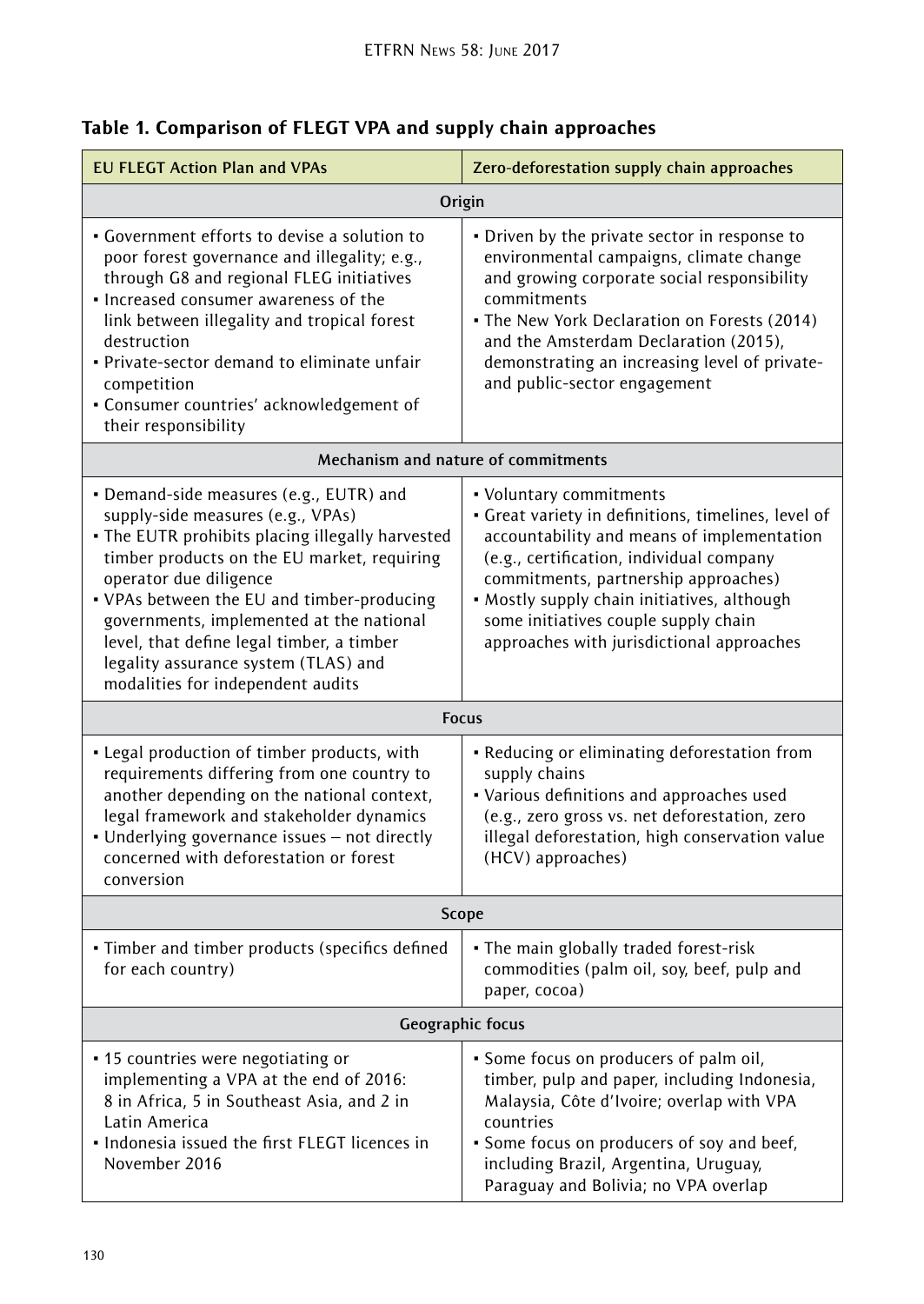These experiences show that governments and national actors must define what zerodeforestation means in their jurisdiction in order to enable stakeholders to understand their rights, responsibilities and obligations. Bringing diverse groups together to discuss complex issues regarding legal frameworks and lack of enforcement in the forest and land-use sectors is challenging, but it also improves the quality of decision-making, strengthens institutions, and increases the credibility of policy reforms.

# **Underpinning accountability in Liberia**

Lack of information on natural resource management and commodity flows fuels corruption, illegal activities and conflicts between companies and communities. Even large corporations that are keen to meet zero-deforestation pledges often appear to lack information on their own complex supply chains. That applies particularly to commodities such as palm oil or beef, which are produced by thousands of smallholders and go through complex networks of suppliers and processors.

In Liberia, the VPA defines the information to be made publicly available on request under the country's *Freedom of Information Act*. The open and participatory manner in which the VPA was developed, and the agreement to make forest sector information public, have

encouraged civil society organizations (CSOs) and local communities to push for accountability. Implementation of the VPA has contributed to public awareness of laws and regulations and strengthened public and private accountability; for example, in relation to benefit-sharing arrangements with forest-dependent communities. Although it is too early to fully assess the VPA's impact, CSOs have stated that access to information from government and the private sector has improved. But the implementation of the Act has been disappointingly slow, and forest authorities are failing to publish reports on penalties imposed and paid, or on volumes of confiscated timber sold (Fern 2015).

Stakeholders must be able to obtain information about laws, policies, decisions and business activities that affect them. Transparency underpins the accountability of public and private actors, limits opportunities for corruption, and assists markets to understand supply chains and their impacts. Public and private monitoring systems and tools that allow for input from various

actors and sources are now becoming increasingly available. This fosters transparency and prompts governments and the private sector to act more quickly and ensure that their forest-risk exposure decreases over time. However, improving transparency in the landuse sector remains a challenge. Private actors and governments have been slow in moving beyond commitments to actually making information available. Major efforts are still needed and further progress will depend on the implementation of key measures such as information management systems and publication and dissemination strategies. A shift in attitude toward greater openness and information sharing is also required within the forest administration.

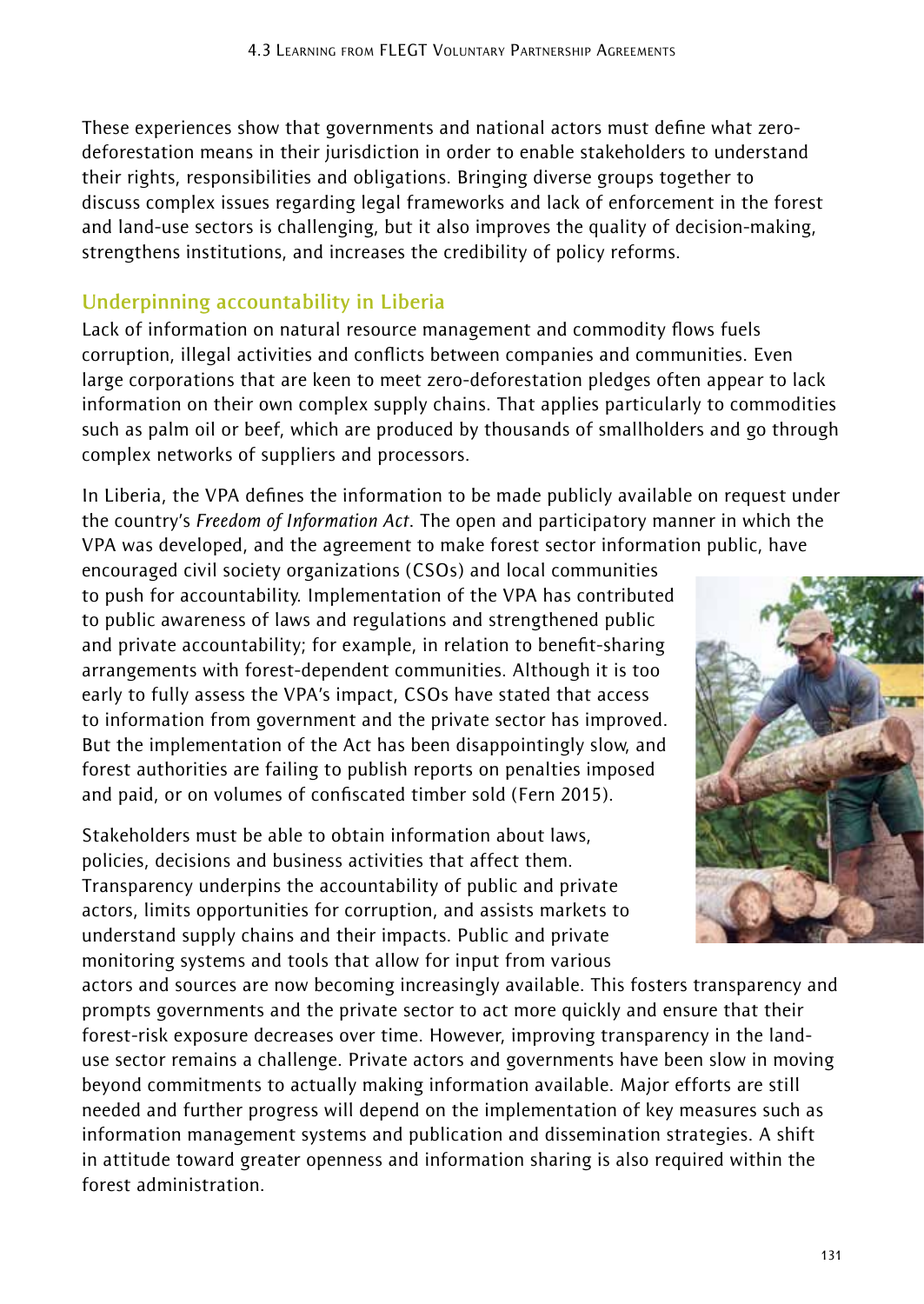# **Participation and early testing in Honduras**

Putting legal and sustainable commitments for commodity production and related trade into practice includes implementing necessary systems and reforms across entire commodity supply chains. In addition to specifying the commitments in each jurisdiction,



implementation may require significant changes to common practices, and often it is only then that governments and other stakeholders realize the challenges of compliance. Extensive dialogue and early testing of new approaches increases understanding and helps in finding innovative solutions.

In Honduras, the participation of a broad stakeholder platform supporting VPA negotiations has been crucial. Civil society, forest producer organizations and indigenous peoples in particular have contributed to the wider dissemination of forest-related laws and

regulations, and have strengthened the political process for formal recognition of indigenous rights through free, prior and informed consent. A decisive moment was the participatory and transparent field testing of elements of the timber legality assurance system. This also created awareness and a common understanding among the many stakeholders of forest governance challenges in Honduras. These challenges include low capacity and scarce resources, poor monitoring systems, unclear legislation, land tenure and access rights issues, burdensome bureaucracy, and weak inter-institutional and cross-sector coordination mechanisms. Field testing offered a broader and more realistic view of the need for legal reforms, law enforcement, decentralization and strengthening of relevant institutions, and effective cross-sector coordination.

Although implementing zero-deforestation commitments is challenging, broad participation reduces conflict, builds trust, and makes it much more likely to reach practical, equitable and credible decisions that reflect a broad consensus. Participatory pre-testing of mechanisms aiming to achieve zero-deforestation supply chains is another way of overcoming implementation challenges, to create a detailed and objective evidence base for forest and land-use governance reforms and of zero-deforestation land-use strategies.

# **Conclusions**

Zero deforestation commitments send strong signals to commodity markets; commodities that do not meet requirements are likely to see reduced market access and increased difficulties in finding buyers. But implementing zero-deforestation commitments faces manifold challenges, especially poor governance in commodity producing countries, which drives unsustainable land-use decisions and forest clearance. Learning from experiences of commodity and trade approaches such as FLEGT VPAs can help to define the elements of the enabling environment that are needed to make zero-deforestation production and related trade a reality.